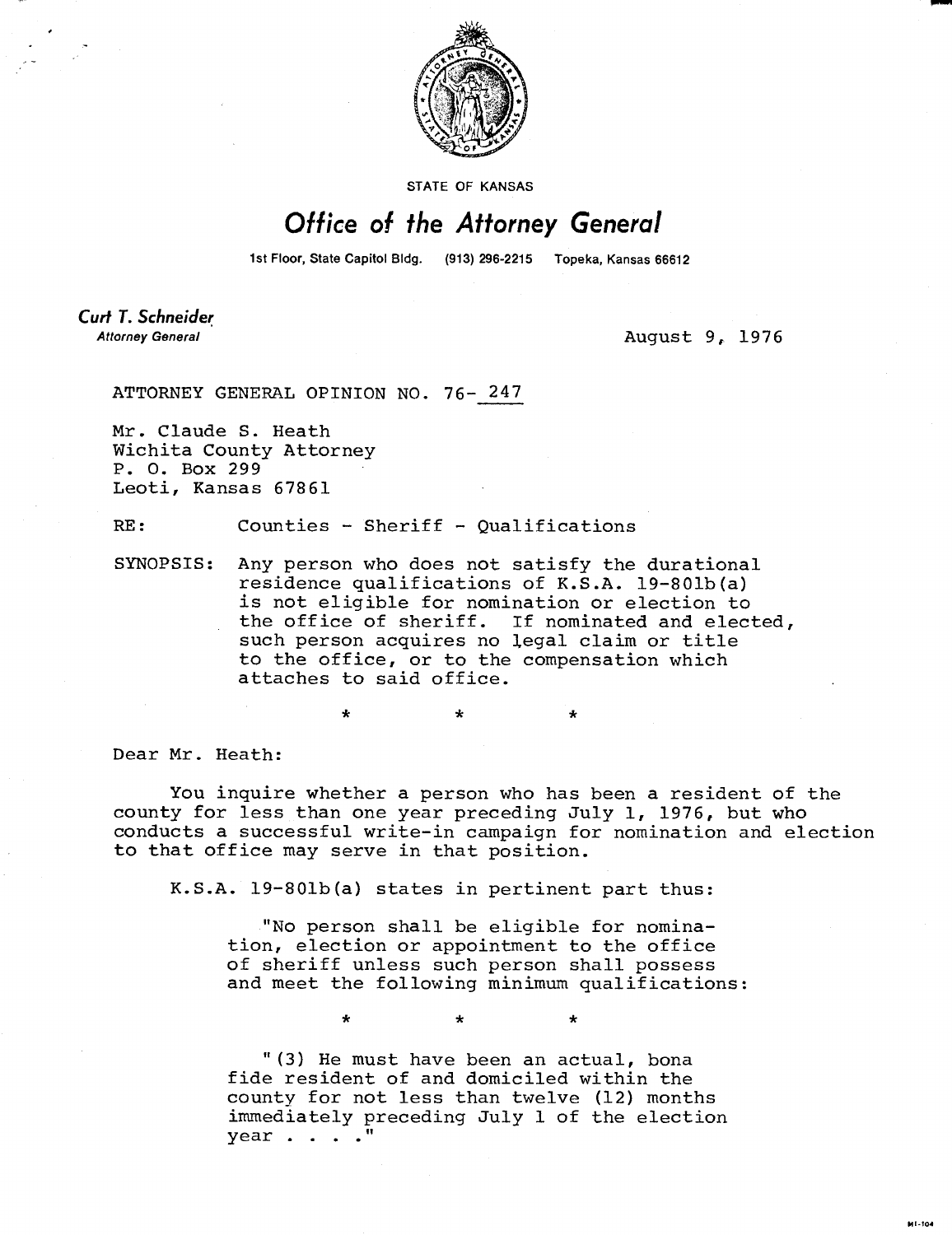Mr. Claude S. Heath August 9, 1976 Page Two

At 63 Am.Jur.2d, *Public Officers and Employees,* §38, the writer states thus:

> "To hold a public office, one must be eligible and possess the qualifications prescribed by law, and an election or appointment to office of a person who is ineligible or unqualified give him no right to hold the office." [Footnotes omitted.]

Nomination or election to office gives the person so nominated or elected no claim or title to the office whatever, if the person does not satisfy the durational residence requirements quoted above. Similarly, such a person has no lawful claim to the compensation which attaches to the office. *Bailey v. Turner,* 108 Kan. 856, 197 Pac. 214 (1921). The election of an unqualified person is legally a nullity, for the voters by majority vote may not waive the qualifications for the office duly prescribed by law.

The durational residence requirement was first enacted in 1972, as part of an enactment designed to improve the professional qualifications of sheriffs throughout the state. See ch. 75,<br>L. 1972. It is time to reevaluate the usefulness of the one-It is time to reevaluate the usefulness of the one-year residence requirement, in my judgment. On its face, it is only remotely, if at all, related to the professional law enforcement qualifications of potential candidates. It may operate to keep from office possible candidates who have had many years of professional police experience, but only a few months of residence in a particular Kansas county. Certainly, many Kansas cities have found such a requirement unnecessary to assure the qualifications of their chief police officials. Indeed, the legislature itself has chosen arbitrarily to exempt from the requirement all Kansas counties with a population of not more than 2,800 with an assessed tangible valuation of more than \$21,000 and not more than \$30,000,000. The one-year residence requirement serves no clearly apparent purpose other than to prevent often highly-qualified persons from seeking the office, and should be reassessed.

If the candidate is nominated, and not challenged, however thereafter, his or her name must appear on the general election